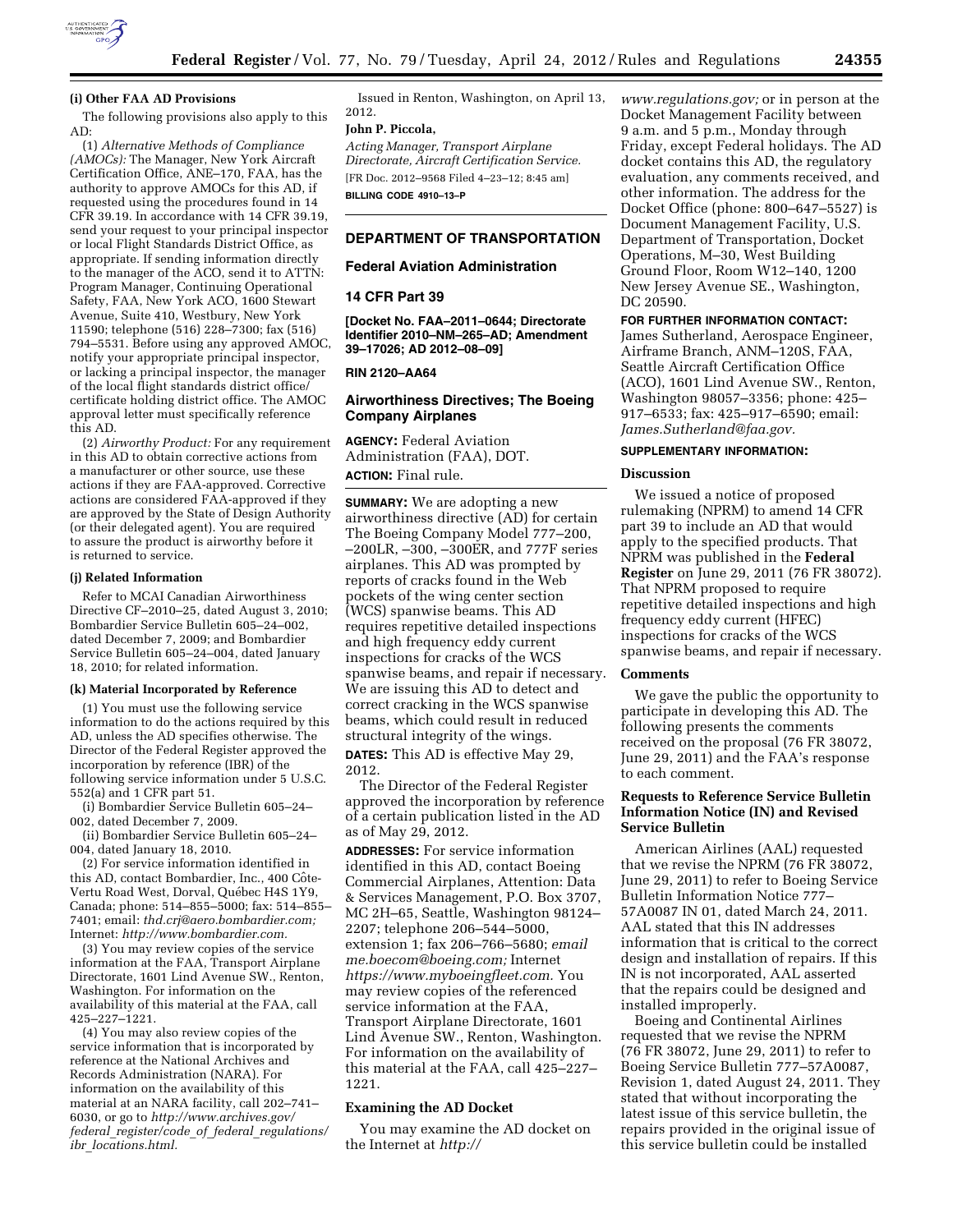improperly because the original issue of this service bulletin contains minor deficiencies.

Since we issued the NPRM (76 FR 38072, June 29, 2011), Boeing has issued Service Bulletin 777–57A0087, Revision 1, dated August 24, 2011, which incorporates the changes outlined in Boeing Service Bulletin Information Notice 777–57A0087 IN 01, dated March 24, 2011. Therefore, we agree to refer to Boeing Service Bulletin 777– 57A0087, Revision 1, dated August 24, 2011, not the earlier Boeing Service Bulletin Information Notice 777– 57A0087 IN 01, dated March 24, 2011.

Boeing Service Bulletin 777– 57A0087, Revision 1, dated August 24, 2011, was revised to, among other things, clarify and provide additional repair information. We have changed paragraphs (c), (g), and (h) of this AD to refer to Boeing Service Bulletin 777– 57A0087, Revision 1, dated August 24, 2011. We have also added new paragraph (i) to this AD to give credit to operators for actions done before the effective date of this AD in accordance with Boeing Alert Service Bulletin 777– 57A0087, dated November 11, 2010, since accomplishment of that service bulletin adequately addresses the unsafe condition. We have re-identified subsequent paragraphs accordingly.

# **Request To Clarify Inspection Terminology**

FedEx requested that we revise the NPRM (76 FR 38072, June 29, 2011) to refer to a detailed visual inspection, rather than a detailed inspection. The Accomplishment Instructions of Boeing Service Bulletin 777–57A0087, Revision 1, dated August 24, 2011, calls out a ''detailed inspection.'' FedEx indicated that, while it is clear that the inspection is meant to be a visual inspection, the term ''visual'' is not used anywhere in the definition in either Boeing Service Bulletin 777–57A0087, Revision 1, dated August 24, 2011, or in the NPRM.

We disagree. The term ''intensive'' in the definition of a detailed inspection indicates that the inspection demands a higher level of scrutiny than using only visual means to find unsatisfactory conditions that are more difficult to detect. The mention of ''elaborate procedures'' used in the definition of a detailed inspection raises the awareness that extraordinary means of gaining access by removing adjacent items, defueling tanks, etc., are necessary to perform the inspection, and hence, the inspection cannot be performed by visual means only. We have not changed the final rule in this regard.

## **Request To Provide Boeing With AMOC Authoring Authority**

FedEx suggested that the FAA provide Boeing with AMOC authoring authority for the proposed rule NPRM (76 FR 38072, June 29, 2011) on an aircraft-byaircraft basis.

We agree to clarify. Boeing Commercial Airplanes has received an Organization Designation Authorization

# ESTIMATED COSTS

| Action                                                                                    | Labor cost                                                                | Parts cost | Cost per product                 | Cost on U.S. operators             |
|-------------------------------------------------------------------------------------------|---------------------------------------------------------------------------|------------|----------------------------------|------------------------------------|
| Detailed inspection and<br>high frequency eddy<br>current inspection of<br>spanwise beam. | 50 work-hours $\times$ \$85 per hour = \$4,250 per in-<br>spection cycle. | \$0        | \$4,250 per inspection<br>cvcle. | \$680,000 per inspection<br>cycle. |

We have received no definitive data that would enable us to provide cost estimates for the on-condition repair actions specified in this AD. We have no way of determining the number of aircraft that might need these repairs.

## **Authority for This Rulemaking**

Title 49 of the United States Code specifies the FAA's authority to issue rules on aviation safety. Subtitle I, section 106, describes the authority of the FAA Administrator. Subtitle VII: Aviation Programs, describes in more detail the scope of the Agency's authority.

We are issuing this rulemaking under the authority described in Subtitle VII, Part A, Subpart III, Section 44701:

''General requirements.'' Under that section, Congress charges the FAA with promoting safe flight of civil aircraft in air commerce by prescribing regulations for practices, methods, and procedures the Administrator finds necessary for safety in air commerce. This regulation is within the scope of that authority because it addresses an unsafe condition that is likely to exist or develop on products identified in this rulemaking action.

## **Regulatory Findings**

This AD will not have federalism implications under Executive Order 13132. This AD will not have a substantial direct effect on the States, on the relationship between the national

government and the States, or on the distribution of power and responsibilities among the various levels of government.

*For the reasons discussed above, I certify that this AD:* 

(1) Is not a ''significant regulatory action'' under Executive Order 12866,

(2) Is not a ''significant rule'' under the DOT Regulatory Policies and Procedures (44 FR 11034, February 26, 1979),

(3) Will not affect intrastate aviation in Alaska, and

(4) Will not have a significant economic impact, positive or negative, on a substantial number of small entities under the criteria of the Regulatory Flexibility Act.

(ODA), which provides Boeing with AMOC authoring authority. We included paragraph (j)(3) in the NPRM to reflect Boeing's authorization. We have not changed the final rule in regard to this issue.

### **Additional Change Made to This AD**

We have revised the wording of paragraph (i) of this AD; this change has not changed the intent of that paragraph.

## **Conclusion**

We reviewed the relevant data, considered the comments received, and determined that air safety and the public interest require adopting the AD with the changes described previously, and minor editorial changes. We have determined that these minor changes:

• Are consistent with the intent that was proposed in the NPRM (76 FR 38072, June 29, 2011) for correcting the unsafe condition; and

• Do not add any additional burden upon the public than was already proposed in the NPRM (76 FR 38072, June 29, 2011).

We also determined that these changes will not increase the economic burden on any operator or increase the scope of the AD.

### **Costs of Compliance**

We estimate that this AD affects 160 airplanes of U.S. registry.

We estimate the following costs to comply with this AD: